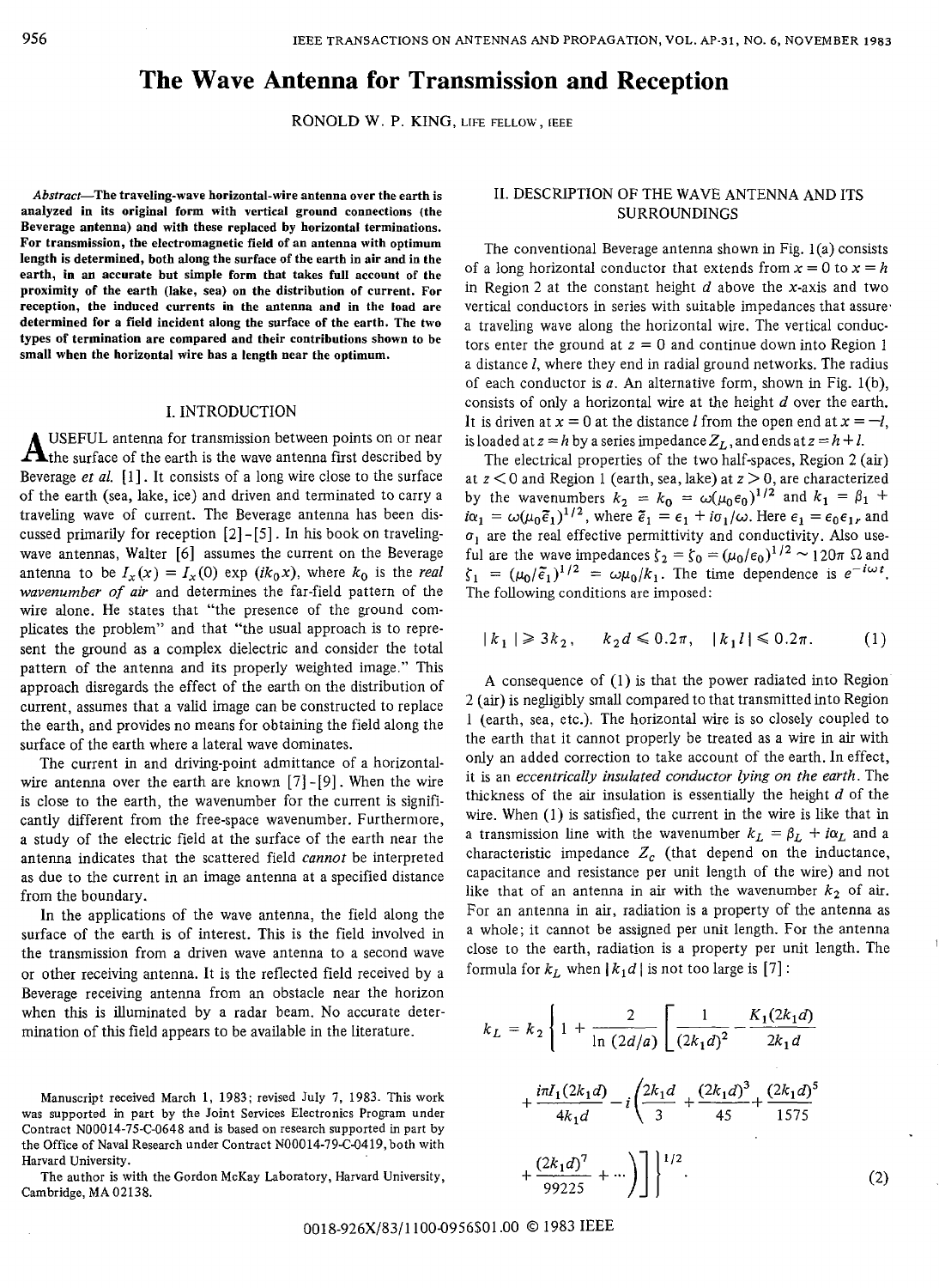

Fig. **1.** Wave antennas (a) Conventional Beverage antenna. **(b)** Horizontalwire antenna. (c) Coordinates.

When  $\{k, d\}$  is large  $[7]$ :

$$
k_L \sim k_2 \left\{ 1 + \frac{2}{\ln(2d/a)} \left[ \frac{1}{(2k_1d)^2} - \frac{1}{2k_1d} \left( \frac{\pi}{4k_1d} \right)^{1/2} \right] \right\}
$$

$$
+ e^{-2k_1d} \left( 1 + \frac{3}{16k_1d} - \frac{15}{128(2k_1d)^3} + \cdots \right)
$$

$$
+ \frac{i}{2k_1d} \left( 1 - \frac{1}{(2k_1d)^2} - \frac{3}{(2k_1d)^4} - \cdots \right) \right\}^{1/2} . \tag{3}
$$

The formula for  $Z_c$  is

$$
Z_c = (\zeta_2 k_L / 2\pi k_2) \ln (2d/a) = (60k_L / k_2) \ln (2d/a) \Omega.
$$
 (4)

In (2)  $K_1(x)$  and  $I_1(x)$  are the modified Bessel functions. The current on the conductor has the general transmission-line form [9, p. 92, but for a monopole]:<br>  $I_x(x) = \frac{-iV_0^e}{Z_c} \frac{\sin [k_L(h-x) + i\theta_h]}{\cos (k_L h + i\theta_h)}$  (5) current on the conductor has the general transmission-line form *[9,* p. *92,* but for a monopole] :

$$
I_x(x) = \frac{-iV_0^e}{Z_c} \frac{\sin\left[k_L(h-x) + i\theta_h\right]}{\cos\left(k_L h + i\theta_h\right)}\tag{5}
$$

where 
$$
\theta_h = \coth^{-1}(Z_h/Z_c)
$$
. When  $Z_h = Z_c$ ,  $\theta_h \to \infty$  and  

$$
I_x(x) = \frac{V_0^e}{Z_c} e^{ik_L x}.
$$
 (6)

Note that the wavenumber for the current is  $k_l$ , not  $k_2$ .

The impedance of the antenna at the driving point  $x = 0$  is  $Z_{\text{in}} = Z + Z_g + Z_0$ , where  $Z = iZ_c$  cot  $(k_L h + i\theta_h)$ ,  $Z_g$  is the impedance of the generator and  $Z_0$  the impedance of the terminating section at  $x = 0$ . For traveling-wave operation, the effective impedance  $Z_h = Z_L + Z_0$  of the terminating section at  $x = h$ is made equal to the characteristic impedance  $Z_c$  so that  $Z =$  $Z_h = Z_c$ . With the Beverage antenna,  $Z_0$  is the impedance of

each of the grounded vertical conductors. With the horizontalwire antenna,  $Z_0$  is the impedance of an open-ended section of the eccentrically insulated wire of length *I*; i.e., with  $\theta_h \sim -i\pi$ for an ideal open end,  $Z_0 = iZ_c \cot k_L l$ .

### 111. THE ELECTRIC FIELD DUE TO DIPOLES WITH UNIT ELECTRIC MOMENT

The first step in determining the electromagnetic field generated by the currents in the several parts of the antennas shown in Fig. **1** is to express the field generated by an element of current  $I_z(z')dz'$  in the vertical elements and by  $I_x(x')dx'$  in the horizontal element. Evidently, there are two types of vertical elements, those on the boundary surface in Region 2  $(z \le 0)$  and those on the boundary surface in Region 1  $(z \ge 0)$ . The eccentrically insulated horizontal element is on the boundary entirely in Region *2.* 

Simple and accurate formulas for all components of the electromagnetic field in Region 1 and along the boundary in Region *2* are available when the infinitesimal vertical [lo] or horizontal [11] -[13] electric dipoles are embedded in Region 1  $(z \ge +0)$ or are on the surface in either Region 1  $(z = +0)$  or Region 2  $(z = -0)$ . These are the fields of primary interest for transmission to a receiving antenna on the surface in Region *2* or below the surface in Region 1. They include transmission between points on or below the surface of the earth or ocean. To distinguish between the fields in Regions **1** and *2* due to vertical and horizontal elements in Regions 1 or *2,* the following notation is used:  $[E_{1,\rho}(\rho, \phi, z)]_{2\nu}$ . This gives the radial component (subscript  $\rho$ ) of the electric field at the point  $(\rho, \phi, z)$  in Region 1 (subscript 1) due to a vertical dipole in Region *2* (subscripts *2*  and *v* on square bracket). Similarly,  $[E_{2z}(\rho, \phi, 0)]_{1h}$  is the zcomponent of the electric field at the point  $(\rho, \phi, 0)$ , *i.e.*, on the boundary surface, in.Region *2* due to a horizontal electric dipole in Region **1.** The formulas give the radial and vertical components of the electric field  $(E_{\rho} \text{ and } E_{z})$  and the transverse component of the magnetic field  $(B_{\phi})$  at distances from the source that are sufficiently great to make contributions from terms that involve exp  $(ik_1 \rho) = \exp(-\alpha_1 \rho) \exp(i\beta_1 \rho)$  negligible. This is only a short distance (much less than a wavelength) when Region 1 is earth or water with practically available effective conductivity.<br>
To conserve space, the following notation is used<br>  $F(k_2\rho, k_1) = \frac{\omega\mu_0}{2\pi} \left[ f_2(\rho)e^{ik_2\rho} + f_{21}(\rho)e^{ik_21\rho} \right]$  (7) To conserve space, the following notation is used

$$
F(k_2 \rho, k_1) = \frac{\omega \mu_0}{2\pi} \left[ f_2(\rho) e^{ik_2 \rho} + f_{21}(\rho) e^{ik_2 \rho} \right] \tag{7}
$$

$$
G(k_2 \rho, k_1) = \frac{\omega \mu_0}{2\pi} \left[ g_2(\rho) e^{ik_2 \rho} + f_{21}(\rho) e^{ik_2 \rho} \right]
$$
 (8)

where

$$
f_2(\rho) = \frac{ik_2}{\rho} - \frac{1}{\rho^2}; \quad g_2(\rho) = \frac{ik_2}{\rho} - \frac{1}{\rho^2} - \frac{i}{k_2 \rho^3}
$$
(9)

$$
f_{21}(\rho) = -\frac{k_2^3}{k_1} \left(\frac{\pi}{k_2 \rho}\right)^{1/2} F(k_2 \rho, k_1)
$$
 (10)

with

$$
k_{21} = k_2(1 - k_2^2/2k_1^2) \tag{11}
$$

and

$$
F(k_2 \rho, k_1) = \frac{1}{2} (1 + i) - C_2 [k_2 \rho(k_2^2 / 2k_1^2)]
$$
  
-  $iS_2 [k_2 \rho(k_2^2 / 2k_1^2)].$  (12)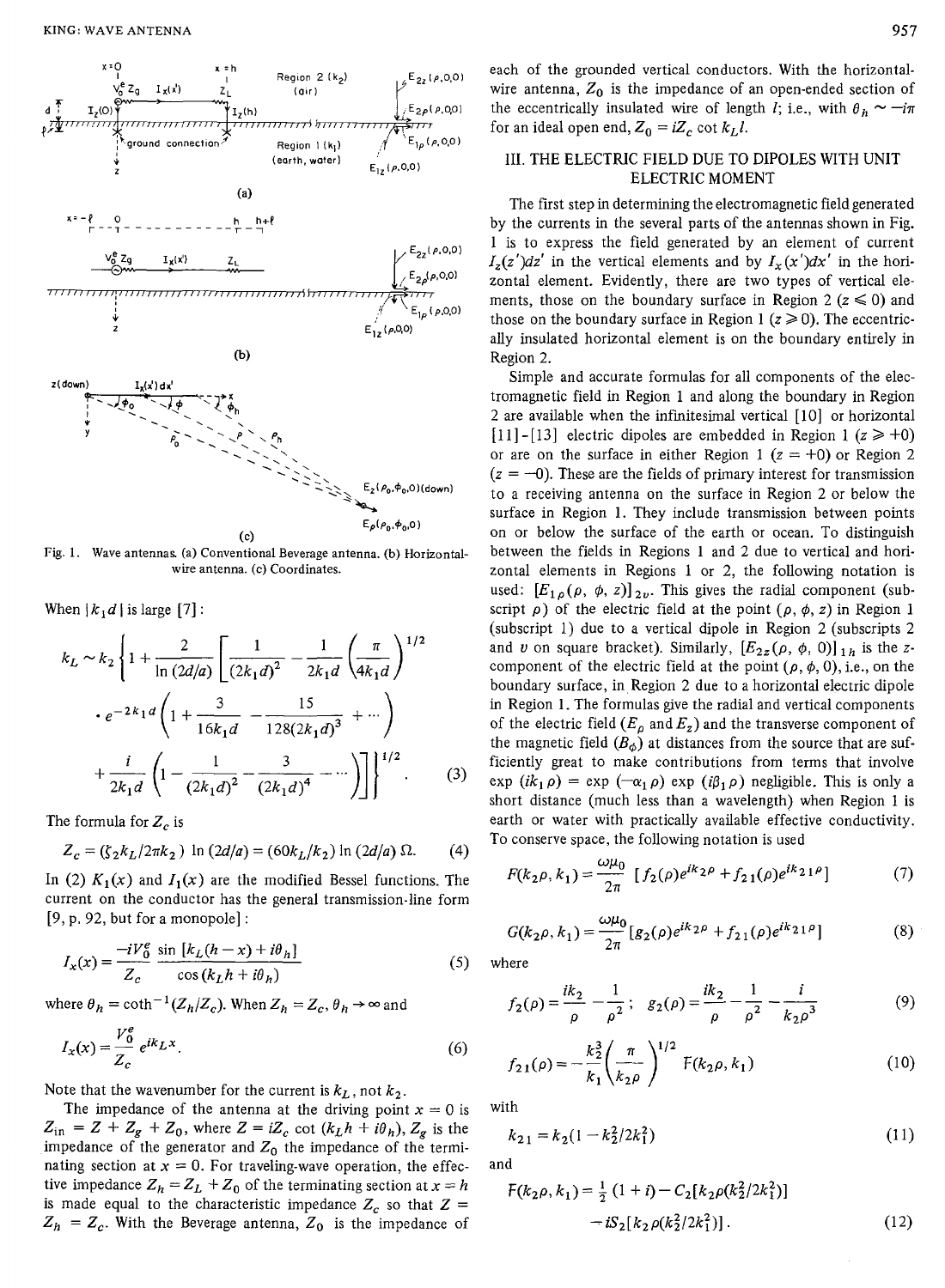| TABLET                                             |
|----------------------------------------------------|
| ELECTROMAGNETIC FIELD OF AN INFINITESIMAL ELECTRIC |
| DIPOLE ON OR BELOW THE SURFACE BETWEEN REGIONS 1   |
| (EARTH, WATER) AND 2 (AIR); $I\Delta l = 1$ A m    |

| Component of<br>the Field                                                                                                                                                                                                                                                          | Vertical Electric Dipole<br>on Surface in Air                                                                         | Horizontal Electric Dipole<br>on Surface in Air or Water                                                                               | Vertical Electric Dipole<br>on Surface in Salt Water                                                                         |  |  |
|------------------------------------------------------------------------------------------------------------------------------------------------------------------------------------------------------------------------------------------------------------------------------------|-----------------------------------------------------------------------------------------------------------------------|----------------------------------------------------------------------------------------------------------------------------------------|------------------------------------------------------------------------------------------------------------------------------|--|--|
| $E_{20}(0, 0, 0)$                                                                                                                                                                                                                                                                  | $-k_1^{-1}F(k_2c, k_1)$                                                                                               | $-k_2k_1^{-2}G(k_2k_1)cos \phi$                                                                                                        | $-k_2^2k_1^{-3}F(k_2, k_1)$                                                                                                  |  |  |
| $E_{1\rho}(\circ,\phi,z)$                                                                                                                                                                                                                                                          | $-\mathsf{k}_1^{-1}\mathsf{F}(\mathsf{k}_2\mathfrak{o},\mathsf{k}_1)\exp(\mathrm{i}\mathsf{k}_1\mathsf{z})$           | $-\mathsf{k}_2 \mathsf{k}_1^{-2} \mathsf{G}(\mathsf{k}_2 \rho\,, \mathsf{k}_1)\cos\phi \exp(\mathrm{i} \mathsf{k}_1 z)$                | $-\mathsf{k}_2^2\mathsf{k}_1^{-3}\mathsf{F}(\mathsf{k}_2\mathsf{p},\mathsf{k}_1)\exp(\mathsf{ik}_1\mathsf{z})$               |  |  |
| $E_{2z}(\rho,\phi,0)$                                                                                                                                                                                                                                                              | $\mathbf{k}_2^{-1}\mathbf{G}(\mathbf{k}_2\mathfrak{c},\mathbf{k}_1)$                                                  | $\mathrm{k}_1^{-1} \mathrm{F}(\mathrm{k}_2^{\phantom{\dagger}} \rho \,, \mathrm{k}_1^{\phantom{\dagger}}) \cos \phi$                   | $\kappa_2\kappa_1^{-2}\mathsf{G}(\kappa_2\mathsf{P},\kappa_1)$                                                               |  |  |
| $E_{1z}(0,\phi,z)$                                                                                                                                                                                                                                                                 | $\mathbf{k}_2 \mathbf{k}_1^{-2} \mathbf{G}(\mathbf{k}_2 \rho, \mathbf{k}_1) \exp(\mathrm{i} \mathbf{k}_1 \mathbf{z})$ | $\mathbf{k}_2^2\mathbf{k}_1^{-3}\mathbf{F}(\mathbf{k}_2\circ,\mathbf{k}_1)$ cos $\circ$ $\exp(\,i\,\mathbf{k}_1z)$                     | $\mathbf{k}_2^3\mathbf{k}_1^{-4}\mathbf{G}(\mathbf{k}_2\mathbf{c}\,,\mathbf{k}_1)\exp{(\mathbf{i}\,\mathbf{k}_1\mathbf{z})}$ |  |  |
| $B_{20}(\rho, \phi, 0)$                                                                                                                                                                                                                                                            | $\mathbf{w}^{-1}\mathbf{F}(\mathbf{k}_2\mathbf{0},\mathbf{k}_1)$                                                      | $\label{eq:3.1} -\omega^{-1} {\mathbf{k}_2 \mathbf{k}_1^{-1} \mathbf{G}(\mathbf{k}_2 \mathbf{0}, \mathbf{k}_1) \cos \, \, \mathbf{0}}$ | $-\omega^{-1}{\bf k}_2^2{\bf k}_1^{-2}{\bf F}({\bf k}_2 e_1 {\bf k}_1)$                                                      |  |  |
| $B_{1\phi}(\rho, \phi, z)$                                                                                                                                                                                                                                                         | $-\omega^{-1}F(\mathbf{k}_2\mathfrak{o},\mathbf{k}_1)\exp(\mathrm{i}\mathbf{k}_1z)$                                   | $\mathbf{L}_{\mathbf{L}}^{-1}\mathbf{k}_2\mathbf{k}_1^{-1}\mathbf{G}(\mathbf{k}_2,\mathbf{k}_1)\cos\phi\exp(\mathrm{i}\mathbf{k}_1z)$  | $\cdot \text{w}^{-1} \text{k}_2^2 \text{k}_1^{-2} \text{F}(\text{k}_2 \rho \, , \text{k}_1) \exp{(\text{i} \text{k}_1 z)}$   |  |  |
| $\mathbf{k}_1^2 = \omega^2 \mathbf{k}_0 (\varepsilon_1 + \mathbf{i} \sigma_1/\omega) \qquad , \qquad \mathbf{k}_2^2 = \omega^2 \mathbf{k}_0 \varepsilon_0$<br>$c \ \geq \ 5z \qquad \  \  , \qquad \  \  \, \lvert \ k_{1}c \, \rvert \ \geq \ 3$<br>Conditions: $ k_1  \geq 3k_2$ |                                                                                                                       |                                                                                                                                        |                                                                                                                              |  |  |

Here  $C_2(u)$  and  $S_2(u)$  are Fresnel integrals defined by [14],  $[15]$ :

$$
C_2(u) + iS_2(u) = \int_0^u (2\pi t)^{-1/2} e^{it} dt.
$$
 (13)

When  $k_2 \rho$  is sufficiently large, the Fresnel integrals are well represented by the leading terms in asymptotic formulas. With these,

$$
F(k_2 \rho, k_1) \sim G(k_2 \rho, k_1) \sim -\frac{\omega \mu_0}{2\pi} \frac{k_1^2}{k_2^2} \frac{e^{ik_2 \rho}}{\rho^2};
$$
  

$$
k_2 \rho \ge 8 |k_1^2| / k_2^2.
$$
 (14)

With this notation the expressions for the fields of infinitesimal vertical and horizontal electric dipoles with unit electric moments  $(I\Delta l = 1 \text{ A} \cdot \text{m})$  located on the boundary between Regions 1 and 2 are summarized in Table 1 together with the limiting conditions, Formulas are given for vertical dipoles just above the boundary in Region 2 (air) and just below the boundary in Region **1** (earth. water, etc.). The formulas for the horizontal dipole are the same when the dipole is just above or just below the boundary. The formulas for the components of the electric and magnetic fields are for points on the surface in Region 2 ( $z = -0$ ) and for points on and below the surface in Region 1  $(z \geq 0)$ . The rotationally symmetric field of the vertical dipole is smaller by the very small factor  $k_2^2/k_1^2$  when the dipole is just below the surface in Region 1 than when it is just above the surface in Region *2.* The directional field of the horizontal dipole is smaller by the factor  $k_2/k_1$  than the field of the vertical dipole when this is in Region 2, and larger by the factor  $k_1/k_2$  than the field of the vertical dipole when this is in region 1. It is, of course, possible to make the electric moment of a horizontal antenna sufficiently great so that its field is greater than that of a vertical antenna in Region 2 with a small electric moment. The fields in Table **I** are useful for the Beverage antenna which has both vertical and horizontal conductors in Regions 1 and *2.* 

Note that the largest component of the electric field in Region 2 is  $E_{2z}$ , the largest in Region 1 is  $E_{1p}$ . The electromagnetic field of the horizontal dipole also has the components  $E_{\phi}$ ,  $B_{\rho}$ , and  $B_{z}$ ; however, these are not significant in the operation of the Beverage and horizontal-wire antennas. They all have the factor sin **Q** 

and are, therefore, zero in the direction  $\phi = 0$  in which  $E_{\rho}$ ,  $E_{z}$ , and *Bo* have their maxima.

#### IV. THE ELECTRIC FIELD OF THE VERTICAL ELEMENTS OF THE BEVERAGE ANTENNA

The vertical parts of the Beverage antenna shown in Fig.  $1(a)$ consist of two sections, one along the z-axis at  $x = y = 0$ , the other at  $x = h$ ,  $y = 0$ . Each is composed of two parts: a length from  $z = -d$  to 0 in Region 2 and a length from  $z = 0$  to a radial ground system at  $z = l$  in Region 1. Since it is assumed that  $d$ is electrically short in Region 2 so that  $k_2d \leq 0.2\pi$  and *l* is electrically short in Region 1 so that  $|k_1 l| \leq 0.2\pi$ , it follows that the currents in these lengths are sensibly constant. In both the lengths *d* and *l*, they are given by  $I_z(x = 0) \sim -I_x(0)$  at  $x = y = 0$ and by  $I_z(x = h) \sim I_x(h)$  at  $x = h, y = 0$ . The associated electric moments are  $-I_x(0)d$  and  $I_x(h)d$  for the lengths in Region 2,  $-I_x(0)$ l and  $I_x(h)$ l for the lengths in Region 1.

The components of the electric field on the surface  $z = 0$  in Region *2* due to vertical elements in Regon *2* are taken from Table I multiplied by the respective elecrric moment. For the elements at  $x = 0$  and  $x = h$ , they are

$$
[E_{2z}(\rho_0, \phi_0, 0]_{2vc} = -k_2^{-1}d[I_x(0)G(k_2\rho_0, k_1) - I_x(h)G(k_2\rho_h, k_1)]
$$
\n(15)  
\n
$$
[E_{2\rho}(\rho_0, \phi_0, 0]_{2vc} = k_1^{-1}d[I_x(0)F(k_2\rho_0, k_1) - I_x(h)F(k_2\rho_h, k_1)]
$$
\n(16)

where  $\rho_0$  is the radial distance from the z-axis and  $\rho_h = (\rho_0^2 +$  $h^2 - 2h\rho_0 \cos \phi_0$ <sup>1/2</sup>. The components of the electric field in Region *2* due to the vertical elements in Region 1 are similarly obtained from Table I. They are

$$
[E_{2z}(\rho_0, \phi_0, 0)]_{1vc}
$$
  
=  $-k_2 k_1^{-2} l[I_x(0)G(k_2 \rho_0, k_1) - I_x(h)G(k_2 \rho_h, k_1)]$  (17)

 $[E_{2\rho}(\rho_0, \phi_0, 0)]_{1\nu c}$ 

$$
=k_2^2k_1^{-3}l[I_x(0)F(k_2\rho_0,k_1)-I_x(h)F(k_2\rho_h,k_1)]\qquad(18)
$$

where  $|k_1| \le 0.2\pi$ . It follows from (15) and (17) and from (16)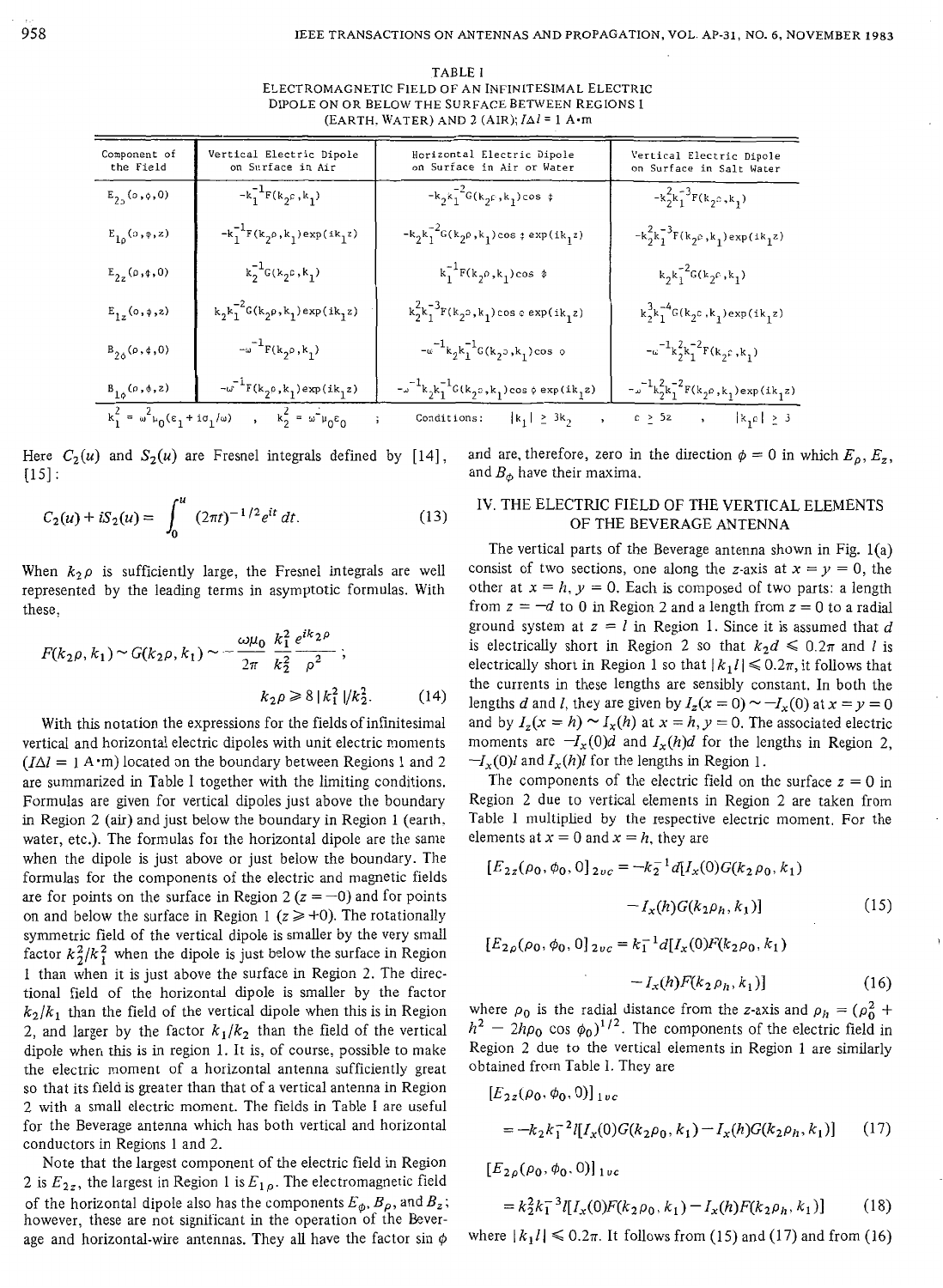and  $(18)$  that

$$
\frac{[E_{2z}(\rho_0, \phi_0, 0)]_{1vc}}{[E_{2z}(\rho_0, \phi_0, 0)]_{2vc}} = \frac{[E_{2\rho}(\rho_0, \phi_0, 0)]_{1vc}}{[E_{2\rho}(\rho_0, \phi_0, 0)]_{2vc}} = \frac{k_2^2 l}{k_1^2 d} \sim \frac{k_2^3}{k_1^3}.
$$
\n(19)

The last step follows since  $k_2d$  and  $|k_1l|$  are of comparable magnitudes  $(k_2d \leq 0.2\pi, |k_1l| \leq 0.2\pi)$ . It may be concluded that the fields generated by the currents in the two vertical elements of length *1* in Region 1 are negligible compared to the fields generated by the currents in the vertical elements of length d in Region 2.

With  $I_x(h) = I_x(0)$  exp  $(ik_Lh)$ ,  $G(k_2\rho_h, k_1) \sim G(k_2\rho_0, k_1)$ exp ( $-ik_2h$  cos  $\phi_0$ ), and a similar expression for  $F(k_2\rho_h, k_1)$ , the field due to the vertical elements is

$$
[E_{2z}(\rho_0, \phi_0, 0)]_{1vc} + [E_{2z}(\rho_0, \phi_0, 0)]_{2vc}
$$
  
\n
$$
\doteq [E_{2z}(\rho_0, \phi_0, 0)]_{2vc} = -k_2^{-1} dI_x(0) G(k_2 \rho_0, k_1)
$$
  
\n
$$
\cdot [1 - e^{i(k_L - k_2 \cos \phi_0)h}]
$$
 (20)

 $[E_{2\rho}(\rho_0, \phi_0, 0)]_{1vc} + [E_{2\rho}(\rho_0, \phi_0, 0)]_{2vc}$ 

$$
\stackrel{\cdot}{=} [E_{2\rho}(\rho_0, \phi_0, 0)]_{2\nu c} = k_1^{-1} dI_x(0) F(k_2 \rho_0, k_1)
$$
  
• [1 - e<sup>i(k<sub>L</sub> - k<sub>2</sub> cos \phi\_0)h]. (21)</sup>

## V. THE ELECTRIC FIELD OF THE HORIZONTAL ELEMENTS OF THE BEVERAGE AND HORIZONTAL-WIRE ANTENNAS

The horizontal conductor in Region 2 (air) at the electrically small height *d* over Region 1 (earth, water) has been analyzed as an eccentrically insulated antenna on the surface of Region 1. Its wavenumber  $k<sub>L</sub>$  is given by (2), the characteristic impedance by (4), and the distribution of current by (5). When the terminating impedances  $Z_L + Z_0 = Z_g + Z_0 = Z_c$ , the current is a simple traveling wave given by  $I_x(x) = I_x(0)$  exp  $(ik_L x)$ , where  $I_x(0) =$  $V_0^e/Z_c$ .

The field generated by the current in the horizontal wire between  $x = 0$  and  $x = h$  is the superposition in proper phase and amplitude of the continuity of elements  $I_x(x')dx'$  along the wire. If the radial distance from the origin at  $x = y = z = 0$  to the point of observation at  $(\rho_0, \phi_0, 0)$  is  $\rho_0$ , the radial distance from point of observation at  $(\rho_0, \phi_0, 0)$  is  $\rho_0$ , the radial distance from<br>an element of current at  $x', y = z = 0$ , is  $\rho_{x'} = (\rho_0^2 + x'^2 -$ 

$$
2\rho_0 x' \cos \phi_0)^{1/2}.
$$
 When  $\rho_0^2 \ge h^2 \ge x'^2$ ,  $\rho_x \sim \rho_0 - x' \cos \phi_0$  in  
phases,  $\rho_x \sim \rho_0$  in amplitudes. It follows with (7) and (8) that  

$$
F(k_2 \rho_{x'}, k_1) \sim \frac{\omega \mu_0}{2\pi} \left[ f_2(\rho_0) e^{ik_2(\rho_0 - x' \cos \phi_0)} + f_{21}(\rho_0) e^{ik_2(1(\rho_0 - x' \cos \phi_0)}) \right]
$$
(22)

$$
+ f_{21}(\rho_0) e^{ik_{21}(\rho_0 - x' \cos \phi_0)}]
$$
(22)  

$$
G(k_2 \rho_x, k_1) \sim \frac{\omega \mu_0}{2\pi} \left[ g_2(\rho_0) e^{ik_2(\rho_0 - x' \cos \phi_0)} + f_{21}(\rho_0) e^{ik_{21}(\rho_0 - x' \cos \phi_0)} \right].
$$
 (23)

The vertical electric field at  $\rho_0^2 \gg h^2$  due to the elements of current  $I_x(x')dx'$  in the horizontal wire  $(0 \le x' \le h)$  in both the



**Fig. 2. Attenuation and** phase **constants** of **the** current **on the** horizontal wire over **sea and lake** water.

Beverage and horizontal-wire antennas is

$$
[E_{2z}(\rho_0, \phi_0, 0)]_{hw}
$$
  
=  $k_1^{-1}I_x(0) \cos \phi_0 \int_0^h F(k_2 \rho_{x'}, k_1) e^{ik_L x'} dx'.$  (24)

With (22), the integral to be evaluated is

$$
\int_0^h e^{i(k_L - k_2 \cos \phi_0) x'} dx'
$$
  
=  $i[1 - e^{i(k_L - k_2 \cos \phi_0) h}]/(k_L - k_2 \cos \phi_0).$  (25)

There is a similar integral with  $k_{21}$  substituted for  $k_2$  in (25). However, since  $9k_2^2 \le |k_1|^2$  it follows that, with  $\phi_0 = 0$ , exp <br>  $(-ik_{21}h) = \exp[-ik_2h(1 - k_2^2/2k_1^2)] \sim \exp(-ik_2h)$  when  $|k_2h(k_2^2/2k_1^2)| \leq 0.2$ , an inequality that it is usually desirable to satisfy. When it is not valid, the two terms can be treated separately without difficulty. When  $\exp(-ik_2 h) \sim \exp(-ik_2 h)$ ,

$$
[E_{2z}(\rho_0, \phi_0, 0)]_{hw}
$$
  
=  $I_x(0) \cos \phi_0 \frac{i[1 - e^{i(k_L - k_2 \cos \phi_0)h}]}{k_1(k_L - k_2 \cos \phi_0)} F(k_2 \rho_0, k_1).$  (26)

Similarly,

$$
[E_{2\rho}(\rho_0, \phi_0, 0)]_{hw}
$$
  
=  $-I_x(0) \cos \phi_0 \frac{ik_2 [1 - e^{i(k_L - k_2 \cos \phi_0)h}]}{k_1^2 (k_L - k_2 \cos \phi_0)}$   $G(k_2 \rho_0, k_1)$ . (27)

The quantities  $\alpha_L$  and  $(\beta_L - k_2)$  in the exponents with  $\phi_0 = 0$ are shown graphically in Fig. 2 for sea and lake water at  $f = 300$ MHz.

The horizontal-wire antenna has two horizontal terminations that extend a distance *1* beyond each end of the main section of length *h*. When  $I_x(x') = I_x(0)$  exp (ik<sub>L</sub>x') is the current on the main section, the currents in the end sections are

$$
I_x(x') = I_x(0) \frac{\sin k_L(l+x')}{\sin k_L l} \qquad -l \leq x' \leq 0 \tag{28}
$$

$$
I_x(x') = I_x(0)e^{ik_Lh} \frac{\sin k_L(h + l - x')}{\sin k_Ll},
$$
  

$$
h \le x' \le h + l.
$$
 (29)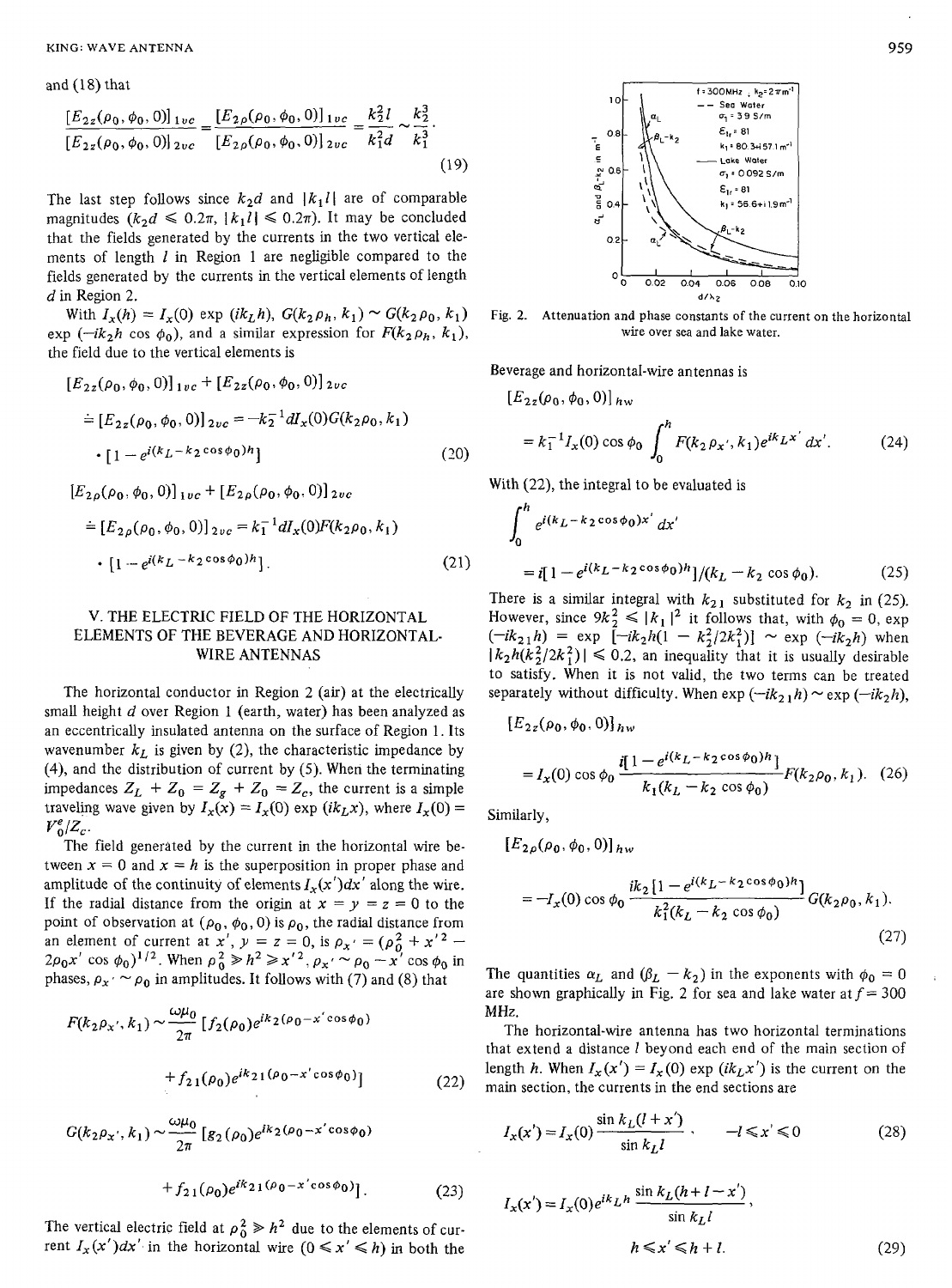With these, the vertical component of the electric field due to each is

$$
[E_{2z}(\rho_0, \phi_0, 0)]_{h0} = \frac{I_x(0)}{k_1 \sin k_L l} \cos \phi_0 \int_{-l}^{0} F(k_2 \rho_{x'}; k_1)
$$

$$
\cdot \sin k_L (l + x') dx'
$$
(30)

$$
[E_{2z}(\rho_0, \phi_0, 0)]_{hh} = \frac{I_x(0)e^{ik_Lh}}{k_1 \sin k_Ll} \cos \phi_0 \int_h^{h+l} F(k_2 \rho_x \cdot, k_1)
$$
  
 
$$
\cdot \sin k_L(h + l - x') dx'.
$$
 (31)

With (22). a typical integral to be evaluated is

$$
\int_{h}^{h+1} \sin k_L (h+1-x') e^{-ik_2 x' \cos \phi_0} dx'
$$
  
=  $e^{-ik_2 h \cos \phi_0} \frac{[C(k_2, k_L, \phi_0) + iS(k_2, k_L, \phi_0)]}{k_L^2 - k_2^2 \cos^2 \phi_0}$  (32)

where

$$
C(k_2, k_L, \phi_0) = k_L \left[ \cos (k_2 l \cos \phi_0) - \cos k_L l \right]
$$
 (33)

$$
S(k_2, k_L, \phi_0) = k_L \sin (k_2 l \cos \phi_0) - k_2 \cos \phi_0 \sin k_L l. \quad (34)
$$

It follows that the fields due to the horizontal terminations are

$$
[E_{2z}(\rho_0, \phi_0, 0)]_{h0} = \frac{I_x(0)F(k_2\rho_0, k_1)\cos\phi_0}{k_1(k_L^2 - k_2^2\cos^2\phi_0)\sin k_L l}
$$
  
• 
$$
[C(k_2, k_L, \phi_0) - iS(k_2, k_L, \phi_0)]
$$
 (35)

$$
[E_{2z}(\rho_0, \phi_0, 0)]_{hh}
$$
  
= 
$$
\frac{I_x(0)F(k_2\rho_0, k_1)\cos\phi_0 e^{i(k_L - k_2\cos\phi_0)h}}{k_1(k_L^2 - k_2^2\cos^2\phi_0)\sin k_L l}
$$
  
• 
$$
[C(k_2, k_L, \phi_0) + iS(k_2, k_L, \phi_0)].
$$
 (36)

The sum gives the field due to both terminations. It is

$$
[E_{2z}(\rho_0, \phi_0, 0)]_{ht} = \frac{I_x(0)F(k_2\rho_0, k_1)\cos\phi_0}{k_1(k_L^2 - k_2^2\cos^2\phi_0)\sin k_L l}
$$
  
 
$$
\cdot \{C(k_2, k_L, \phi_0)[1 + e^{i(k_L - k_2\cos\phi_0)h}] - iS(k_2, k_L, \phi_0)[1 - e^{i(k_L - k_2\cos\phi_0)h}]\}
$$
  
(37)

Similarly, the radial component of the electric field due to the currents in the terminations is

$$
[E_{2\rho}(\rho_0, \phi_0, 0)]_{ht} = -\frac{k_2 G(k_2 \rho_0, k_1)}{k_1 F(k_2 \rho_0, k_1)} [E_{2z}(\rho_0, \phi_0, 0)]_{ht}.
$$
\n(38)

The radial ground networks at the ends of the vertical ground connections of length *I* in the Beverage antenna are constructed of bare horizontal wires. The current on each radial wire has the approximate form sin  $k_1(S - s)$ , where S is the radial length of the wire. Since  $k_1 = \beta_1 + i\alpha_1$ , where  $\alpha_1$  is significant, and the wires are bare. the current on each is quite rapidly attenuated, Consequently, the lengths  $S$  can be very small compared to the length *h* of the wire in air. Furthermore, with a radial distribution of wires. the fields of oppositely directed wires tend to cancel. It

follows that the contributions to the field by the currents in the radially arranged horizontal ground wires are negligible.

## VI. THE ELECTRIC FIELD OF THE BEVERAGE ANTENNA

The field of the Beverage antenna is generated by the currents in both the horizontal and vertical members in Region *2* (air). The contributions from the vertical and horizontal ground wires in Region 1 are negligible. The dominant components of primary interest are the vertical and radial components  $E_{2z}(\rho_0, \phi_0, 0)$ and  $E_{2\rho}(\rho_0, \phi_0, 0)$  in the air (Region 2) on the surface of the earth (Region 1) and the radial component  $E_{1\rho}(\rho_0, \phi_0, z)$  in Region 1. These are obtained from (20) with (26) and (21) with (27). They are

$$
E_{2z}(\rho_0, \phi_0, 0) = \frac{I_x(0)[1 - e^{i(k_L - k_2 \cos \phi_0)h}]}{k_1 k_2} \cdot \left[ \frac{ik_2 F(k_2 \rho_0, k_1) \cos \phi_0}{k_L - k_2 \cos \phi_0} - k_1 dG(k_2 \rho_0, k_1) \right]
$$
\n(39)

$$
E_{2\rho}(\rho_0, \phi_0, 0)
$$
  
= 
$$
\frac{-I_x(0)[1 - e^{i(k_L - k_2 \cos \phi_0)h}]}{k_1^2}
$$
  

$$
\cdot \left[ \frac{ik_2 G(k_2 \rho_0, k_1) \cos \phi_0}{k_L - k_2 \cos \phi_0} - k_1 dF(k_2 \rho_0, k_1) \right]
$$
(40)

$$
E_{1\rho}(\rho_0, \phi_0, z) = E_{2\rho}(\rho_0, \phi_0, 0)e^{ik_1z}.
$$
 (41)

These expressions have the factor  $\{1 - \exp[i(k_L - k_2 \cos \phi_0)h]\}.$ For applications in communication and radar, it is desirable to select *k.* the length of the horizontal conductor and the distance between the two vertical terminations, to make the magnitude of this factor as large as possible in the direction  $\phi_0 = 0$ . The

quantity to be maximized with respect to *h* is  
\n
$$
|1 - e^{-\alpha_L h} e^{i(\beta_L - k_2)h}|
$$
\n
$$
= [1 - 2e^{-\alpha_L h} \cos(\beta_L - k_2)h + e^{-2\alpha_L h}]^{1/2}.
$$

Differentiation with respect to  $h$  leads to the following maximizing equation:

$$
\alpha_L \cos(\beta_L - k_2)h + (\beta_L - k_2)\sin(\beta_L - k_2)h = \alpha_L e^{-\alpha_L h}.
$$
\n(42)

Since  $\alpha_L$  and  $(\beta_L - k_2)$  are generally of comparable size and less than one. the optimum value of *h* can be expected to be large enough so that  $\alpha_L$  exp  $(-\alpha_L h)$  is quite small. When this is true, the approximate condition for a maximum is

$$
(\beta_L - k_2) h \sim \pi - \tan^{-1} \left[ \alpha_L / (\beta_L - k_2) \right]. \tag{43}
$$

Some solutions of (43) at  $f = 300$  MHz are listed in Table II together with the associated small quantity  $\alpha_L$  exp  $(-\alpha_L h)$ . ogether with the associated small quantity  $\alpha_L$  exp  $(-\alpha_L h)$ .<br>With such lengths, the factor  $\{1 - \exp(-\alpha_L h) \exp[i(\beta_L$ *k*<sup>2</sup>)*h*]}  $\sim$  1. The quantity  $|1 - \exp(-\alpha_L h) \exp[i(\beta_L - k_2)h]$   $|k_2|$ is shown in Fig. 3 as a function of the length *h* for  $d/\lambda_2 = 0.02$ for wires over both sea and lake water. It is seen that for lengths *h* less than half the maximizing value, the amplitude decreases rapidly. Since the exponential term in  $1 - \exp(-\alpha_L h) \exp(-\alpha_L h)$  $[i(\beta_L - k_2 \cos \phi_0)h]$  contributes negligibly to the amplitude when  $\phi_0 = 0$  and *h* is at or near its maximizing value because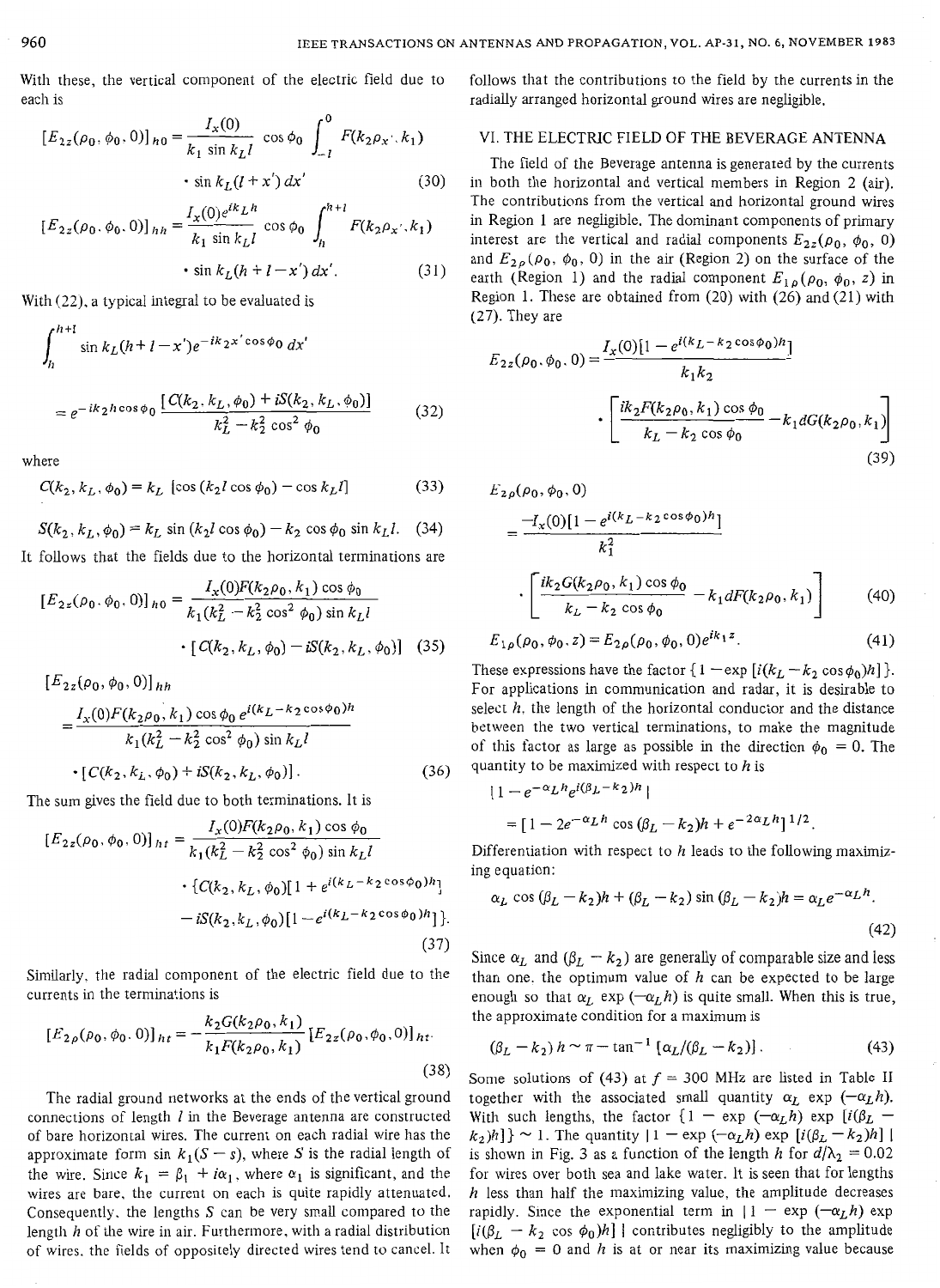**TABLE I1**  OPTIMUM LENGTHS FOR THE BEVERAGE ANTENNA OVER SALT AND LAKE WATER

| $\mathcal{A}_{\mathcal{A}}$ | h (salt water)    | $v_1$ exp( $-v_1$ k) | n (lake water) | $x_i$ exp( = $h$ ) |
|-----------------------------|-------------------|----------------------|----------------|--------------------|
| 9.91                        | 3.57 <sub>m</sub> | 0.08                 | $2.52 -$       | 9.075              |
| 0.02                        | 6.54              | 9.939                | 6.49           | $(1,0)$ 2          |
| 0.05                        | 16.76             | 0.015                | 19.2           | 11,002             |
| C.10                        | 48.40             | 0.035                | 50.6           | 0.0005             |



Fig. 3. The magnitude of the factor  $\left[1 - e^{i(k_L - k_2)h}\right]$  as a function of the length *h.* 

 $\exp(-\alpha_L h)$  is small, the same is true when  $\phi_0 \neq 0$ . This means that this term contributes negligibly to the directional properties of the Beverage antenna.

Since  $G(k_2,\rho_0, k_1)$  and  $F(k_2,\rho_0, k_1)$  in (39)-(41) differ only in the term  $i/k_2 \rho_0^3$ , it follows that when  $k_2 \rho_0 > 1$ , the quantities  $H(\phi_0) \equiv ik_2 \cos \phi_0/(k_L - k_2 \cos \phi_0)$  and  $V \equiv -k_1 d$  are measures of the relative importance of the contributions to the field by the horizontal and vertical currents. With  $k_L = \beta_L + i\alpha_L$ ,  $k_1 = \beta_1 + i\alpha_L$  $i\alpha_1$ , and  $k_2$  real,

, and 
$$
k_2
$$
 real,  
\n
$$
H(\phi_0) = \frac{k_2[\alpha_L + i(\beta_L - k_2 \cos \phi_0)] \cos \phi_0}{(\beta_L - k_2 \cos \phi_0)^2 + \alpha_L^2};
$$
\n
$$
V = -(\beta_1 + i\alpha_1)d.
$$
\n(44)

The direction of maximum for  $H(\phi_0)$  is  $\phi_0 = 0$  for which

$$
H(0) = |H| e^{i\theta_H} = k_2 [(\beta_L - k_2)^2 + \alpha_L^2]^{-1/2}
$$
  
•  $e^{i \tan^{-1} (\beta_L - k_2)/\alpha_L}$ . (45)

*Also* 

$$
V = |V|e^{i\theta V} = (\beta_1^2 + \alpha_1^2)^{1/2}de^{i\left[\tan^{-1}(\alpha_1/\beta_1) - 180^\circ\right]}.
$$
 (46)

Graphs of  $|H|$  and  $\theta_H$ ,  $|V|$  and  $\theta_V$  as functions of  $d/\lambda_2$  are in Fig. 4 for sea water with  $\sigma_1 = 3.9$  S/m and  $\epsilon_{1r} = 81$  and for lake water with  $\sigma_1 = 0.092$  S/m and  $\epsilon_{1r} = 81$ . It is seen that *IH* is significantly greater than *IV* and *VI* tor all values of  $d/\lambda_2$  for both lake and sea water. This is fortunate since the phase  $\theta_V$  of V differs from the phase  $\theta_H$  of H by roughly 180° so that  $|H(0)$  +  $|V|$   $\leq$   $|H(0)|$ .

The magnitude of  $H(\phi_0) + V$  as a function of  $\phi_0$  is shown in Fig. 5 specifically with  $d/\lambda_2 = 0.02$  for both sea water and lake water. It is seen that there is a significant maximum at  $\phi_0 = 0$ where  $|H(\phi_0)| \geq |V|$ . However,  $H(\phi_0)$  decreases rapidly when  $\phi_0$  > 20° and for  $\phi_0$  > 45°, *H*( $\phi_0$ ) becomes negligible and *V*which is independent of  $\phi_0$ -dominates. Since no other factors in the formulas (39) and (41) for  $E_{2z}(\rho_0, \phi_0, 0)$  and  $E_{1\rho}(\rho_0, \phi_0, 0)$ 



Fig. 4. Comparison of  $H(0) = |H| \exp(i\theta_H) = ik_2(k_L - k_2)^{-1}$  and  $V =$  $|V|$  exp  $(i\theta_V) = -k_1 d$  for sea water  $(\sigma_1 = 3.9 \text{ S/m}, \epsilon_{1r} = 81)$  and lake water ( $\sigma_1$  = 0.092 S/m,  $\epsilon_{1r}$  = 81) at f = 300 MHz.

 $\phi_0$ , z) involve  $\phi_0$ , the graphs in Fig. 5 represent the directional characteristics of the electric field.

## VII. THE ELECTRIC FIELD OF THE HORIZONTAL-WIRE ANTEKNA

The electric field of the horizontal-wire antenna includes contributions from the currents in the main section between  $x = 0$ and  $x = h$  with its traveling wave of current,  $I_x(x') = I_x(0)$  exp  $(ik<sub>L</sub>x')$ , and from the currents in the terminations with their standing waves of current given by (28) and (29). The combined field is obtained from (26) and (37). It is

 $E_{2z}(\rho_0, \phi_0, 0)$ 

$$
= \frac{I_x(0)F(k_2\rho_0, k_1)\cos\phi_0}{k_1(k_L - k_2\cos\phi_0)} \left[ i \left( 1 - \frac{S(k_2, k_L, \phi_0)}{(k_L + k_2\cos\phi_0)\sin k_L l} \right) \right]
$$
  
•  $(1 - e^{i(k_L - k_2\cos\phi_0)h}) + \frac{C(k_2, k_L, \phi_0)}{(k_L + k_2\cos\phi_0)\sin k_L l}$   
•  $(1 + e^{i(k_L - k_2\cos\phi_0)h})$  (47)

where  $C(k_2, k_L, \phi_0)$  is given by (33) and  $S(k_2, k_L, \phi_0)$  by (34). As with the Beverage antenna, the amplitude is maximized by selecting *h* as defined in (43). This **is** sufficiently great to make  $exp(-\alpha_Lh)$  very small so that the exponential terms in (47) contribute negligibly. Hence

$$
E_{2z}(\rho_0, \phi_0, 0) \sim \frac{I_x(0)F(k_2\rho_0, k_1)\cos\phi_0}{k_1(k_L - k_2\cos\phi_0)}
$$

$$
\cdot \left[ i + \frac{C(k_2, k_L, \phi_0) - iS(k_2, k_L, \phi_0)}{(k_L + k_2\cos\phi_0)\sin k_L l} \right].
$$
\n(48)

In order to compare the relative magnitudes of the fields due to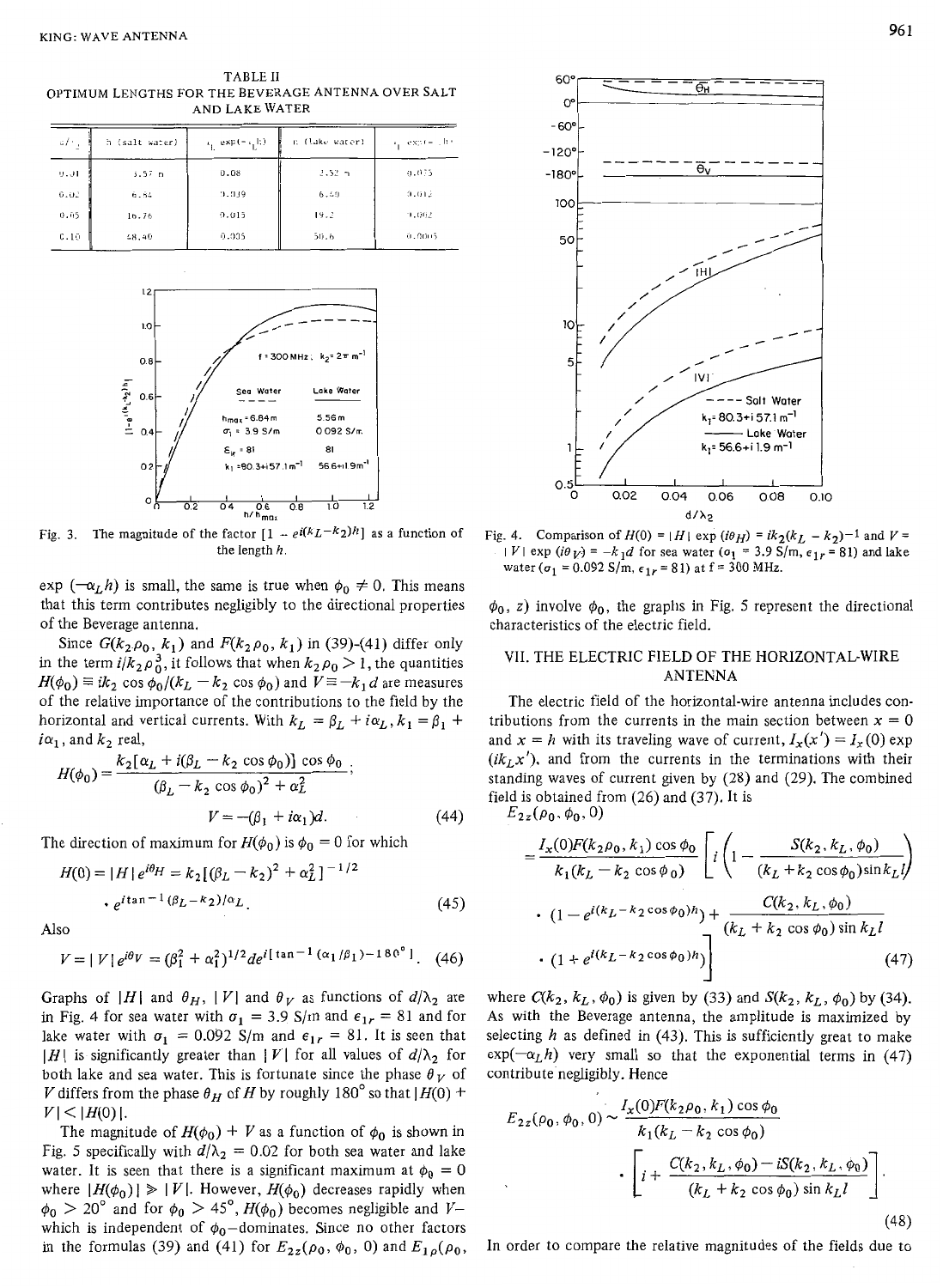

**90-**  Fig. 5. The magnitude of the factor  $H(\phi_0) + V$  as a function of the angle

the currents in the long main section and in the much shorter terminations, let  $\phi_0 = 0$  so that

$$
C(k_2, k_L, 0) = k_L (\cos k_2 l - \cos k_L l)
$$
 (49)

$$
S(k_2, k_L, 0) = k_L \sin k_2 l - k_2 \sin k_L l.
$$
 (50)

When  $f = 300$  MHz,  $d/\lambda_2 = 0.02$  and Region 1 is sea water,  $k_L = \beta_L + i\alpha_L = 6.641 + i0.289 \text{ m}^{-1}$ . With  $\beta_L l = \pi/2$ , the quare bracket in (48) with  $\phi_0 = 0$  gives 1.014e<sup>i1.51</sup> for the combined field, 1 *.Oe"."* for the field of the main travelingwave section alone, and *0.065e'0~18* for the field of the two horizontal terminations alone. Thus, the currents in the horizontal terminations increase the magnitude of the field of the current in the main section by about 1.5 percent. The corresponding magnitudes for the same antenna with vertical instead of horizontal terminations are 0.86 for the entire antenna, *1.0* for the horizontal part, and 0.14 for the vertical terminations. It is seen that the vertical terminations have a negative effect instead of the small positive effect of the horizontal ones.

#### **VIII.** SUMMARY: THE BEVERAGE AND HORIZOKTAL-WIRE ANTENNAS FOR TRANSMISSION

The detailed analysis of both the Beverage and horizontalwire wave antennas indicates that the contributions to the radiated field by the currents in the terminations are of minor significance when  $\lfloor k_1 d \rfloor$  is small and the length *h* is adjusted for near optimum. The properties of both antennas are comparable and their field in Region 2 (air) is given by

$$
E_{2z}(\rho_0, \phi_0, 0) = \frac{iI_x(0)[1 - e^{i(k_L - k_2 \cos \phi_0)h}]}{(k_L - k_2 \cos \phi_0)}
$$
  
• 
$$
[E_{2z}(\rho_0, \phi_0, 0)]_h
$$
 (51a)

$$
E_{2\rho}(\rho_0, \phi_0, 0) = \frac{d_x(0)[1 - e^{i(k_L - k_2 \cos \phi_0)h}]}{(k_L - k_2 \cos \phi_0)}
$$

$$
\cdot [E_{2\rho}(\rho_0, \phi_0, 0)]_h \tag{51b}
$$

$$
B_{2\phi}(\rho_0, \phi_0, 0) = (k_1/\omega) E_{2\rho}(\rho_0, \phi_0, 0)
$$
 (51c)

where  $[E_{2z}(\rho_0, \phi_0, 0)]_h$  and  $[E_{2\rho}(\rho_0, \phi_0, 0)]_h$  are the components due to a horizontal electric dipole with unit moment. They are the same as in Table I with  $\rho$  changed to  $\rho_0$  and  $\phi$  to  $\phi_0$ . The functions  $F(k_2\rho_0, k_1)$  and  $G(k_2\rho_0, k_1)$  in Table I are



**Fig.** *6.* **The** components of the lateral-wave electric and magnetic fields on the surface between air and sea water at  $f = 300$  MHz due to a horizontal electric dipole with unit electric moment on the surface.  $(|E_p|)$ referred to 1 V/m at  $\rho_0 = 1.5$  m;  $H_\phi$  | referred to 1 A/m at  $\rho_0 = 0.12$  m;  $|E_{1z}|$  referred to 1 V/m at  $\rho_0 = 0.15$  m;  $|E_{2z}|$  referred to 1 V/m at  $\rho_0 = 19$  m.)

defined in (7) and (8) with (9)-(14) with  $\rho$  replaced by  $\rho_0$ throughout.

It also follows that the field of the wave antennas in Region 1 (earth, sea) is

$$
E_{1z}(\rho_0, \phi_0, z) = e^{ik_1 z} (k_2^2 / k_1^2) E_{2z}(\rho_0, \phi_0, 0)
$$
 (52a)

$$
E_{1\rho}(\rho_0, \phi_0, z) = e^{ik_1 z} E_{2\rho}(\rho_0, \phi_0, 0)
$$
 (52b)

$$
B_{1\phi}(\rho_0, \phi_0, z) = (k_1/\omega) E_{1\rho}(\rho_0, \phi_0, z). \tag{52c}
$$

These formulas are valid when the antennas are terminated so that the current in the long horizontal wire is a pure traveling wave with the form  $I_x(x) = I_x(0) \exp (ik_L x)$ .

Graphs of the magnitudes  $[E_{2z}(\rho_0, 0, 0)]_{2h}$ ,  $[E_{1z}(\rho_0, 0, 0)]_{2h}$  $[0, 0]$   $\mathfrak{z}_h$  are shown in Fig. 6 at the top with the upper scale in the range  $0.1 \text{ m} \leq \rho_0 \leq 1000 \text{ m}$ , and at the bottom with the lower scale in the range 1 km  $\leq \rho_0 \leq 10000$  km. The graphs are for a unit horizontal electric dipole on the boundary between air  $(k_2 =$  $2\pi$  m<sup>-1</sup>) and sea water ( $\sigma_1 = 3.9$  S/m,  $\epsilon_{1r} = 81$ ,  $k_1 = 80.3 + 1$ i57.1m<sup>-1</sup>) at  $f = 300$  MHz. In the range  $0.2 \le \rho_0 \le 20$  m, the fields decrease with radial distance approximately as  $1/\rho_0$ ; in the range 200 m  $\leq \rho_0 \leq \infty$ , the fields decrease with radial distance as  $1/\rho_0^2$ . 0)]<sub>2h</sub>,  $[E_{\rho}(\rho_0, 0, 0)]_{2h}$  and  $[H_{\phi}(\rho_0, 0, 0)]_{2h} = \mu_0^{-1} [B_{\phi}(\rho_0, 0, 0)]_{2h}$ 

### IX. THE BEVERAGE AND HORIZONTAL-WIRE ANTENNAS FOR RECEPTION-THE CURRENT IN THE MAIN HORIZONTAL WIRE

The wave antennas shown in Fig. *1* are converted from transmission to reception by the substitution of a receiver with load  $Z_r$  for the generator with impedance  $Z_g$  at  $x = 0$ ,  $z = -d$ , and the adjustment of  $Z_0 + Z_r$  to  $Z_c$ . This is illustrated in Fig. 7 for the Beverage antenna where the receiver is represented by the impedance  $Z_r$ . In the following it will be assumed that both impedances  $Z_r$  and  $Z_L$  in conjunction with their grounding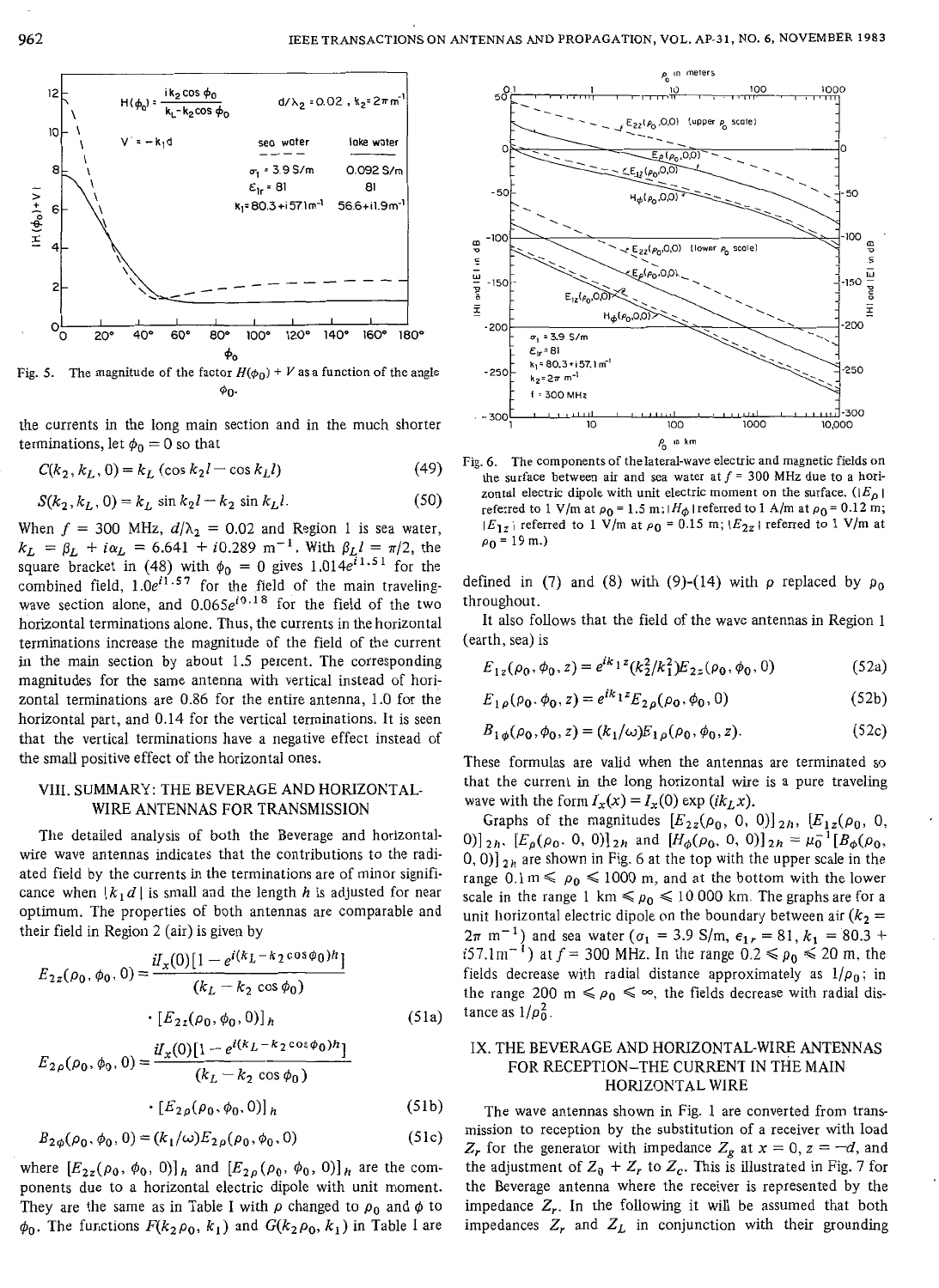

Fig. 7. Beverage receiving antenna in incident lateral-wave field.

impedances  $Z_0$  are equal to the characteristic impedance  $Z_c$  of the eccentrically insulated horizontal wire. That is,  $Z_r + Z_0 =$  $Z_L + Z_0 = Z_c$ .

The current  $I_x(0)$  in the load impedance can, of course, be obtained by an application of the reciprocal theorem to the transmitting antenna already analyzed. However, the distribution of current along the wire cannot be obtained in this manner. Actually, it is instructive to treat the wave antenna independently for reception.

An important initial question is the description of the incident electromagnetic field which induces currents in the receiving antenna. If the incident field is generated by an aircraft flying at some distance, the incident field is well approximated by a plane wave arriving along a path that subtends an angle  $\phi$  with the x-axis along the horizontal wire and an angle  $\theta$  with the vertical and polarized either *in* the plane of incidence or perpendicular to the plane of incidence. On the other hand, if the source of the incident field is a transmitting antenna-perhaps a Beverage antenna-on the surface of the earth or a missile near the horizon scattering a radar signal, the incident field is a lateral wave traveling along the surface. Whether the currents that generate the field are vertical or horizontal, the principal components of the lateralwave electric field at moderate and large distances are  $E_z^{\text{inc}}$  and  $E_{\rho}^{\text{inc}}$  given by

$$
E_{2z}^{\text{inc}} = (A/k_2)G(k_2\rho, k_1), \quad E_{2\rho}^{\text{inc}} = -(A/k_1)F(k_2\rho, k_1)
$$
\n(53)

where F and G are defined in (7) and (8). Here  $\rho$  is the radial distance from a source on or very near the boundary surface between Regions 1 and 2 and *A* is an amplitude factor determined by the magnitude of the currents in the source.

If the incident field is referred to its value at  $x = 0$ , then

$$
E_{2z}^{\text{nc}}(x') = E_{2z}^{\text{nc}}(0)e^{-iK_{2}x \cos \phi},
$$
  
\n
$$
E_{2x}^{\text{inc}}(x') = -E_{2\rho}^{\text{inc}}(0) \cos \phi e^{-ik_{2}x' \cos \phi}.
$$
 (54)

In these expressions it is assumed that the amplitude of the incident field is sensibly constant over the length *h* of the horizontal wire and that the phase varies progressively with the wavenumber  $k_2$ . This means that the distances  $\rho$  from points on the wire to the source are quite large compared to the length  $h: \rho \geq h$ .

The current in the horizontal wire shown in Fig.  $7$  is induced

entirely by  $E_{2x}^{\text{inc}}(x)$ . It can be determined by treating the incident field as a continuous distribution of generators along the wire. The current due to a generator with the electromotive force (emf)  $E_{2x}^{\text{inc}}(x')dx'$  at  $x'$  is

$$
dI_x(x) = Z_c^{-1} E_{2x}^{\text{inc}}(x') dx' e^{ik} L^x e^{-ik} L^{x'}, \quad x' \le x \le h \tag{55}
$$

$$
dI_x(x) = Z_c^{-1} E_{2x}^{\text{inc}}(x') dx' e^{-ik} L^x e^{ik} L^x, \quad 0 \le x \le x'.
$$
 (56)

The current due to the entire incident field  $E_{2x}^{\text{inc}}(x') = -E_{2\rho}^{\text{inc}}(0)$ cos  $\phi$  exp ( $-ik_2x'$  cos  $\phi$ ) is

$$
I_x(x, \phi) = -\frac{E_{2\rho}^{\text{inc}}(0) \cos \phi}{Z_c} \left\{ e^{ik} L^x \int_0^x e^{-ik} L^{x'} \right\}
$$

$$
\cdot e^{-ik_2 x' \cos \phi} dx' + e^{-ik_2 x} \int_x^h e^{ik_2 x'}
$$

$$
\cdot e^{-ik_2 x' \cos \phi} dx' \right\}.
$$
(57)

This integrates into

$$
I_x(x, \phi) = -\frac{iE_{2\rho}^{\text{nc}}(0) \cos \phi}{Z_c(k_L^2 - k_2^2 \cos^2 \phi)} \quad \{2k_L e^{-ik_2 x \cos \phi} - (k_L - k_2 \cos \phi)e^{ik_L x} - (k_L + k_2 \cos \phi) - e^{i[k_L(h - x) - k_2 h \cos \phi]} \},
$$
\n(58)

The values at  $\phi = 0$  for maximum received signal and in the terminations with  $x = 0$  and  $x = h$  are readily obtained.

Equation (58) can be written in the following manner:

$$
I_x(x, \phi) = \frac{E_{2\rho}^{\text{inc}}(0) \cos \phi}{Z_c} \left[ A e^{ia} e^{-ik_2 x \cos \phi} + B e^{ib} e^{ik_L x} + C e^{ic} e^{ik_L (h-x)} \right]
$$
(59)

where the real coefficients  $A, B, C$  and the arguments  $a, b, c$ are readily obtained from (58).  $E_{2\rho}^{\text{inc}}(0)$  is given by (54) with (53). Note that the three traveling waves in (59) have quite different amplitudes and phases. One of these, represented by *A* exp (ia) exp ( $-ik_2x$ ) with  $\phi = 0$ , travels with the real wavenumber  $k_2$  of the incident electric field so that its amplitude remains constant as it progresses from  $x = h$  to  $x = 0$ ; the phase is linear and advances by  $2\pi$  in each wavelength in air  $(\lambda_2 =$  $2\pi/k_2$ ). A second wave, represented by *B* exp *(ib)* exp *(ik<sub>L</sub>x)*, travels with the wavenumber  $k_L = \beta_L + i\alpha_L$  in the opposite direction, i.e., from  $x = 0$  to  $x = h$ . Its phase constant  $\beta_L$  is greater than  $k_2$  and the wave is exponentially attenuated with the factor  $\exp(-\alpha_L x)$ . The third wave, given by *C* exp *(ic)* exp *[ik<sub>L</sub>*(*h* - *x*)], travels from *x* = *h* to *x* = 0 like the first wave but with the wavenumber  $k_L$  instead of  $k_2$ . It is exponentially attenuated with the factor  $\exp[-\alpha_L(h-x)]$  as  $(h-x)$  increases attenuated with the factor  $exp[-\alpha_L(h - x)]$  as  $(h - x)$  increases from  $x = h$  to  $x = 0$ . The resultant current, represented by  $D(x,$ 0) exp  $(id(x, 0)]$ , is the superposition of the three current waves.

The three current waves and the total current are shown quantitatively in Fig. 8 for a wire with the optimum length  $h = 6.84$  m at a height  $d/\lambda_2 = 0.02$  over sea water when  $f =$ 300 MHz. The first wave has the large constant amplitude  $A$  and the linear phase  $(a - k_2x)$ ; the second wave has a very small amplitude *B* exp  $(-\alpha_L x)$  that decreases from  $x = 0$  to  $x =$ *h* and a linear phase  $(b + \beta_L x)$ ; the third wave begins with a large amplitude *C* exp  $[-\alpha_L(h - x)]$  at  $x = h$  that decreases expo-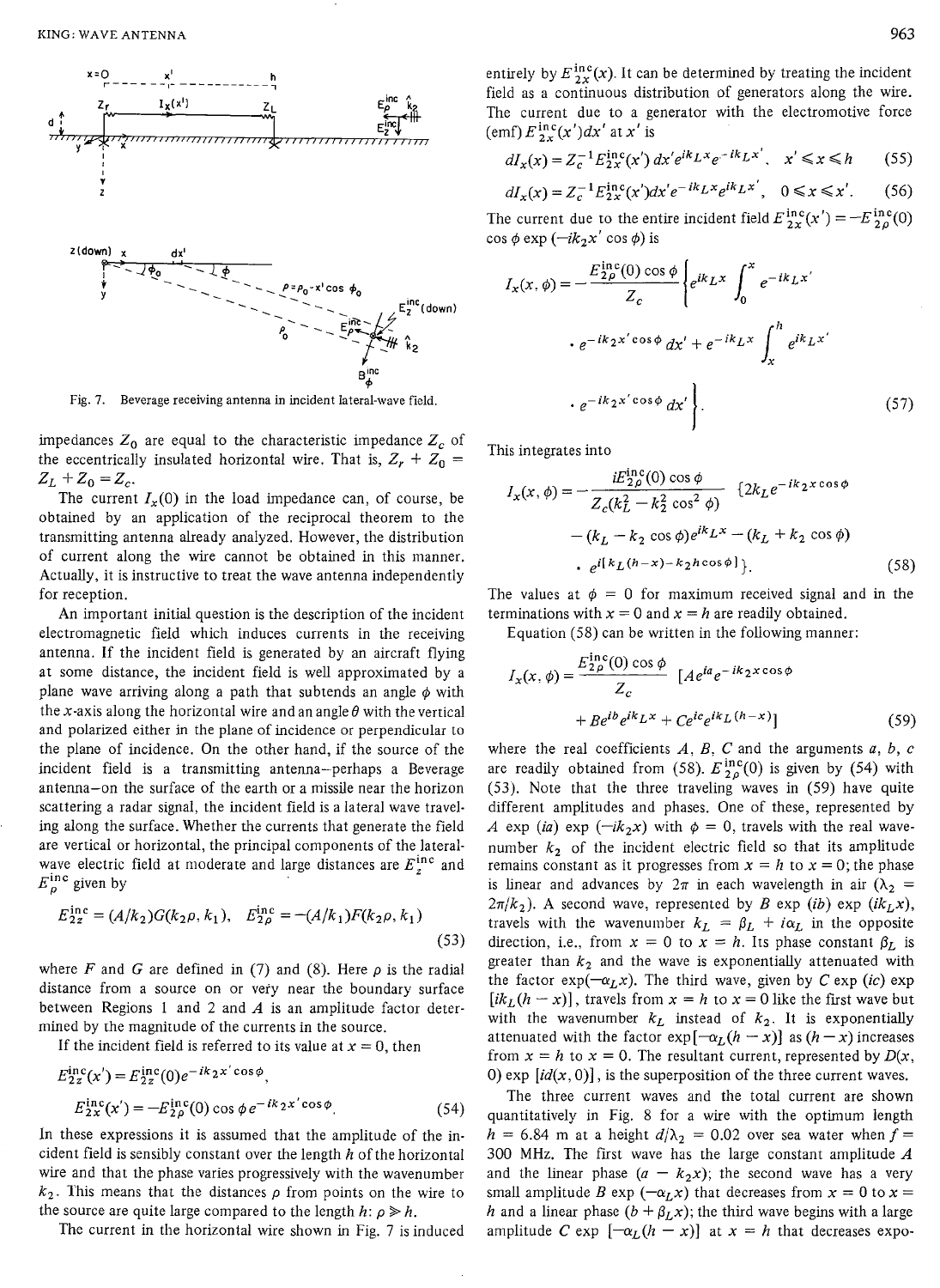

Fig. 8. Components of current on Beverage receiving antenna **with** optimum length over sea water.  $[I_x(x, 0)]_t$  is due to voltages induced in terminations;  $I_x(x, 0)$  is due to voltages induced in main horizontal section.

nentially toward  $x = 0$ . The linear phase  $[c + \beta_L(h - x)]$  begins at  $x = h$  almost 180° out of phase with the phase  $(a - k_2x)$  of the first wave but, since  $\beta_L > k_2$ , this phase difference diminishes to virtually zero at  $x = 0$ . The current associated with this wave almost cancels the current of the first wave near  $x = h$  where both are nearly equal in amplitude and opposite in phase. The rapid decrease of the third wave as  $(h - x)$  increases and the simultaneous decrease in the phase difference allow the resultant current  $D(x, 0)$  to grow rapidly from  $x = h$  to  $x = 0$ . The second wave is generally unimportant because its amplitude is so small. However, very near  $x = 0$  its contribution is to reduce the amplitude of the resultant current. If the length of the wire were increased beyond the optimum value, this decrease would become significant. As it is, the current in the load at  $x = 0$  is at a maximum.

## **X.** THE BEVERAGE AND HORIZONTAL-WIRE ANTENNAS FOR RECEPTION-THE CURRENT DUE TO THE TERMINATIONS, IN THE LOAD, AND IN THE ENTIRE ANTENNA

The vertical conductors at  $x = 0$  and  $x = h$  that connect the horizontal wire to ground in the Beverage antenna are excited by the large z-component  $E_{2z}^{\text{inc}}$  of the incident field. The electrically short conductor at  $x = h$  maintains the voltage  $E_{2z}^{\text{inc}}(h)d$ across the end of the eccentrically insulated horizontal wire. With  $E_2$ , positive down, this is in the positive direction for the current. Similarly, the vertical conductor at  $x = 0$  maintains the voltage  $E_{2z}^{\text{inc}}(0)d$  but, with  $E_{2z}$  down, this is in the negative direction. Since the horizontal wire is terminated in  $Z_c$  at each end, the currents along the wire are

$$
[I_x(x)]_h = \frac{E_{2z}^{\text{inc}}(h)d}{Z_c} e^{ik_L(h-x)}
$$
(60)

$$
[I_x(x)]_0 = -\frac{E_{2z}^{\rm inc}(0)d}{Z_c} e^{ik_L x}.
$$
 (61)

However,  $E_{2z}^{\text{inc}}(h) = E_{2z}^{\text{inc}}(0) \exp(-ik_2h \cos \phi)$ , so that

$$
\left[I_x(x,\phi)\right]_h = \frac{E_{2z}^{\text{inc}}(0)d}{Z_c} e^{i\left[k_L(h-x) - k_2h\cos\phi\right]} \tag{62}
$$

and the sum of the two currents is

$$
\left[I_x(x,\phi)\right]_t = -\frac{E_{2z}^{\text{inc}}(0)d}{Z_c} \left\{ e^{ik}L^x - e^{i[k_L(h-x) - k_2h\cos\phi]} \right\}.
$$
\n(63)

This is the superposition of two attenuated traveling waves moving in opposite directions. At large distances from the source,

$$
E_{2z}^{\rm inc}(0) = -\frac{k_1}{k_2} \frac{G(k_2 \rho, k_1)}{F(k_2 \rho, k_1)} E_{2\rho}^{\rm inc}(0) \sim -\frac{k_1}{k_2} E_{2\rho}^{\rm inc}(0). \tag{64}
$$

Hence

$$
[I_x(x, \phi)]_t \sim \frac{k_1}{k_2} \frac{E_{2\rho}^{\text{inc}}(0)d}{Z_c} \{e^{ik}L^x - e^{i[k}L(h-x) - k_2h\cos\phi]\}
$$

$$
= \frac{E_{2\rho}^{\text{inc}}(0)}{Z_c} T(x, \phi)e^{it(x, \phi)}.
$$
(65)

The magnitude of this current with  $\phi = 0$  is shown as  $T(x, 0)$  in Fig. 8. The oppositely directed traveling waves excited by the voltages maintained across the ends of the vertical conductors at  $x = 0$  and  $x = h$  set up a standing wave. However, the magnitude of the current due to the voltage induced on the vertical elements is quite small compared with that of the currents induced directly in the horizontal wire. Specifically in the load, with  $\phi = 0$ , the sum of the currents is

$$
I_x(0,0) = -\frac{E_{2\rho}^{\text{inc}}(0)}{Z_c k_2} \left[ \frac{ik_2}{(k_L - k_2)} - k_1 d \right] \left[ 1 - e^{i(k_L - k_2)h} \right]
$$

$$
= -\frac{E_{2\rho}^{\text{inc}}(0)}{Z_c k_2} \left[ H(0) + V \right] \left[ 1 - e^{i(k_L - k_2)h} \right] \tag{66}
$$

where  $H(0)$  and V are defined in  $(45)$  and  $(46)$ . This current in the load could have been obtained directly from the analysis of the transmitting antenna by means of the reciprocal theorem.

The contribution to the current in the traveling-wave section between  $x = 0$  and  $x = h$  of a horizontal-wire receiving antenna due to the presence of the horizontal terminations could be evaluated without difficulty. However, it follows from the transmitting case that their contributions are small enough to be negligible so that it may be assumed that the entire current at any point is given by (58) or (59) and the current in the load by

$$
I_x(0,0) = -\frac{iE_{2\rho}^{\text{inc}}(0)}{Z_c(k_L - k_2)} \left[1 - e^{i(k_L - k_2)h}\right].\tag{67}
$$

#### XI. CONCLUSION

The transmitting and receiving qualities of the Beverage and horizontal-wire antennas over a conducting or dielectric earth